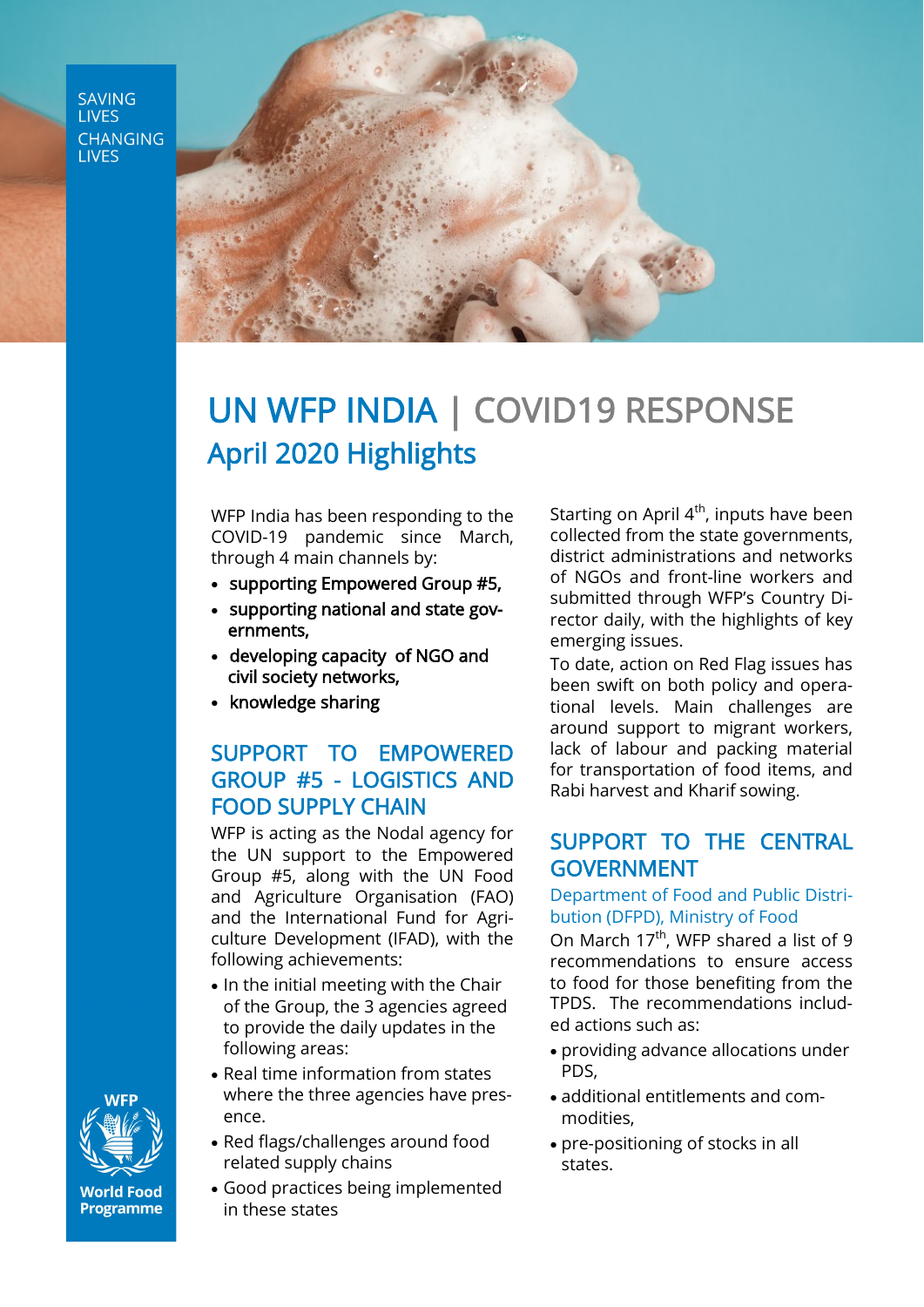

#### Mapping our work with central and various state governments for COVID19 response

- release of grains in open market to prevent scarcity and price rise and
- temporary suspension of use of Point of Sale Devices to prevent the spread of the virus.

The Government of India (GoI) has implemented all the 9 recommendations while a few states have even gone further by including additional cash transfers or adding additional commodities to the food basket.

#### Monitoring adaptations of food safety nets

WFP has taken the lead to monitoring implementation of reforms to the TPDS in each state, including the Pradhan Mantri Garib Kalyan Yojana (PMGKY – 5 kg additional cereals and 1 kg pulses, free of cost).

The WFP Nutrition team has also been tracking the state's actions towards implementing the MDM and food components under ICDS in line with the National Food Security Act, 2013 which has shown that most states are finding effective and creative solutions to ensure the right to food for vulnerable groups.

### SUPPORT TO THE STATES

#### Uttarakhand, partnering with the Department of Food

*Awareness through IEC:* WFP prepared radio jingles and audio messages on timing of operations of shops, safety measures for

COVID, helpline numbers and discouraging panic buying for the state government.

*Jan Aapurti App:* To facilitate the home delivery of the essential commodities to all the citizens of the state, WFP has developed a mobile application that allows households to order groceries from nearby open market retailers for home delivery.



Poster for the new Jan Aapurti app created in partnership with Government of Uttarakhand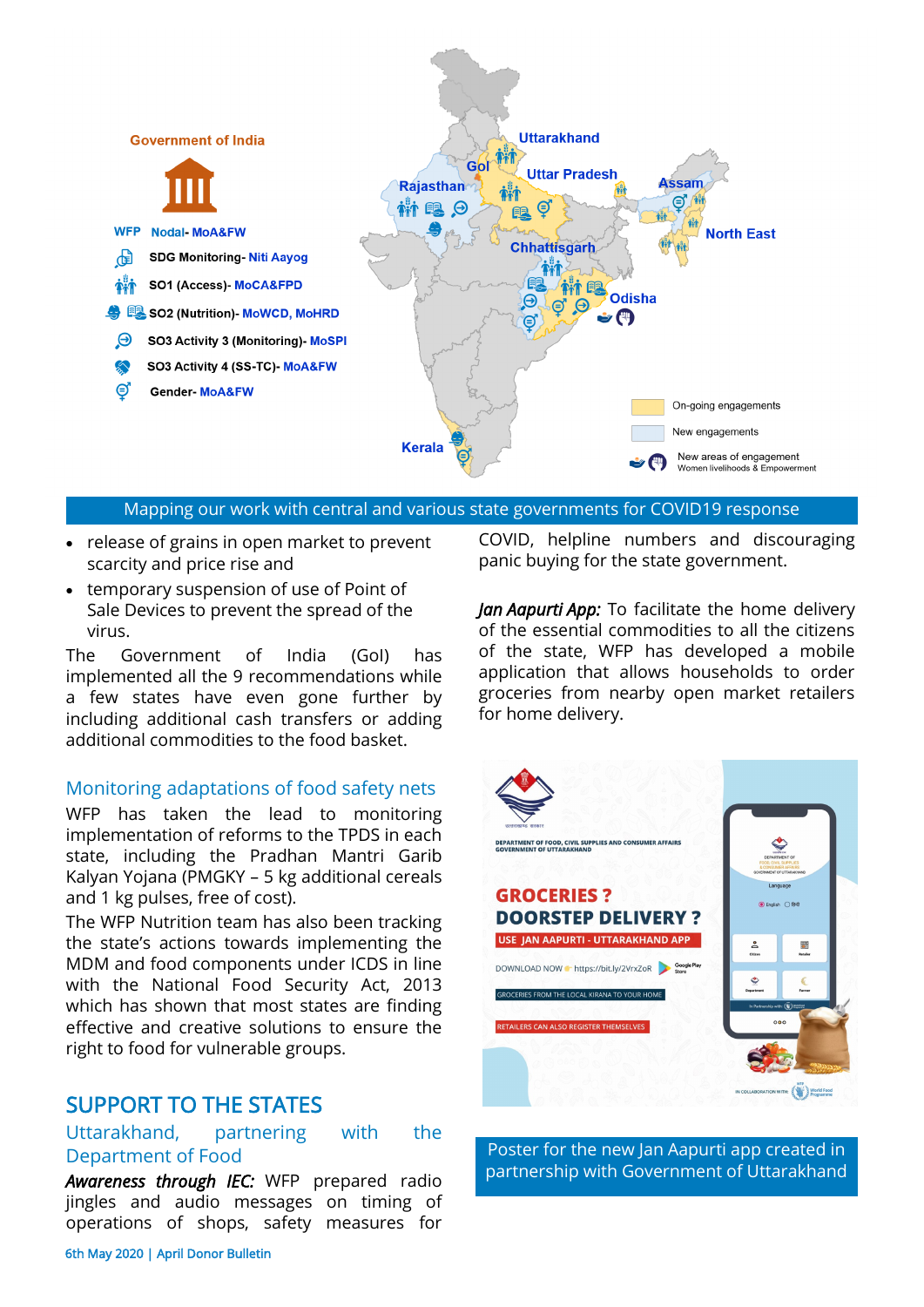#### Uttar Pradesh, partnering with the Department of Food, and NGO frontline workers

The WFP team seconded to the Department of Food have led the implementation of National Portability of TPDS which went live on 1<sup>st</sup> May. Through this system, migrants from 16 other states can now avail their PDS entitlements from any Fair Price Shop in U.P. and similarly migrants of U.P. to the other 16 states can do the same. The team has also been supporting the monitoring the movement and distribution of food grains under the TPDS.

In the wake of rising reports of incidents of gender-based violence post-lockdown, a guidance Note for NGOs on gender and protection is also being prepared for sharing across the NGO network in the state.

#### Odisha, Strategic Partnering for COVID response

WFP along with other UN agencies and the World Bank developed a multi sectoral response strategy for the Government, covering food systems (including production and access), nutrition and disaster risk reduction, including a survey of 250 households using mobile phones for data collection under the aegis of Inter Agency Group (IAG), Odisha. WFP will be supporting W&CD Department for local production of nutritious foods for the Take-home ration, under ICDS.

# ACTIVITIES WITH DEVELOPMENT PARTNERS

#### One UN COVID Action

WFP is working closely with UN Agencies and Resident Coordinator's Office to ensure a coordinated response to COVID-19 and are developing guidance on accessing essential nutrition services. A platform for information exchange on food insecurity to facilitate an early action is in discussion.

#### Civil-society interactions

WFP is supporting the Food and Nutrition Sector committee of SPHERE India who are working at the grass roots level and coordinating with the local and state level governments to ensure delivery of services.

WFP is introducing a mobile application to obtain information promptly and strengthening of coordination amongst NGOs and front-line workers and feedback to Empower Group 5.

## SHARING KNOWLEDGE

#### Animated Social Behaviour Change Communication (SBCC) Material

WFP is developing 4 short animated videos in local languages (Hindi, Oriya and Malayalam) to raise awareness on: COVID-19 prevention; Maintaining health and nutrition during the pandemic and Community harmony and positive reinforcement of good practices (incorporating Gender and inclusion).



Snapshot of one of the 4 animated videos being created as SBCC material in context of COVID19

6th May 2020 | April Donor Bulletin